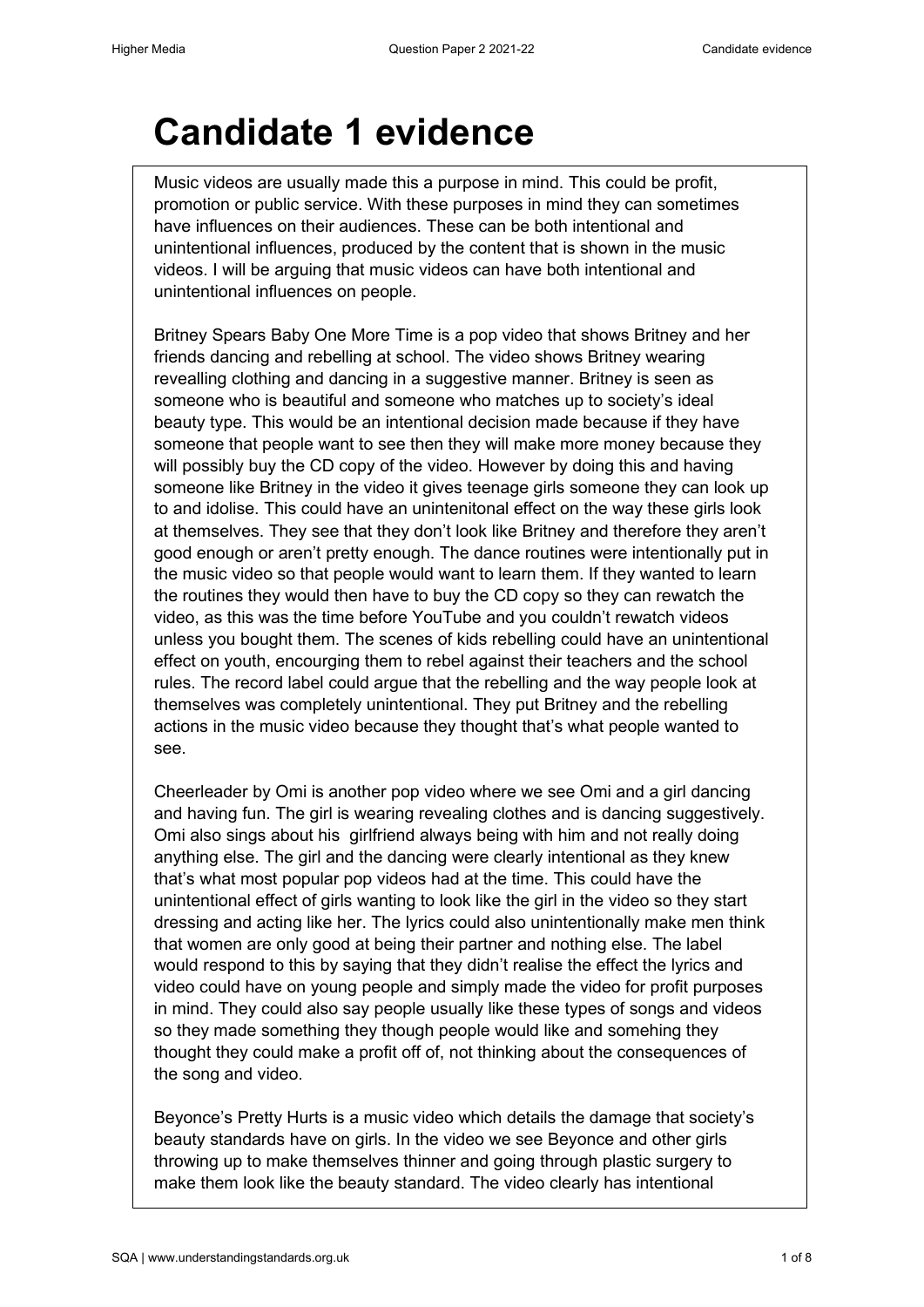influences to show the damaging effect that society's beauty standards has on girls and how being pretty can make you misarble. The video shows very graphic and realistic depictions of eating disorders and plastic surgery. This could be very triggering to people who are going through or have gone through similar situations. This could unintentionally be very distressing for some people who see the video and could have the opposite effect from what was suppose to be a message about loving yourself as you are. The video could also unintentionally make Beyonce look slightly hypocritcal as in the past she has contributed to the beauty standards and could be seen as a marketing ploy to make Beyonce look good and look like a role model. The label would respond to this saying that they only had the message of the original concept in mind and did not know the damaging effects it has on people.

Meghan Trainor's All About That Bass is video which features Meghan Trainor singing about body positivity whilst dancing with girls who are slightly bigger than what society usually potrays. The video and song clearly had a message of body positivity and loving yourself as you are. The song lyrics talk about skinny girls in an unflattering light, comparing them to Barbie dolls. This could unintentionally upset and belittle skinny people making them believe that being skinny isn't as fun as being bigger. It could be argued that skinny people have been the beauty standard for years and bigger people are just wanting to celebrate their bodies. The label would say that the lyrics didn't mean to offend people and unintentionally painted skinny people in a bad light. They could also say the song is a body positivity song for all shapes and sizes and didn't mean to offend skinny people.

In conclusion, I believe that music videos are set out with intentional influences in mind however by doing this accidently create unitentional influences. These unintentional influneces can then become what the video is seen as or known for instead of its original message that it had set out to place.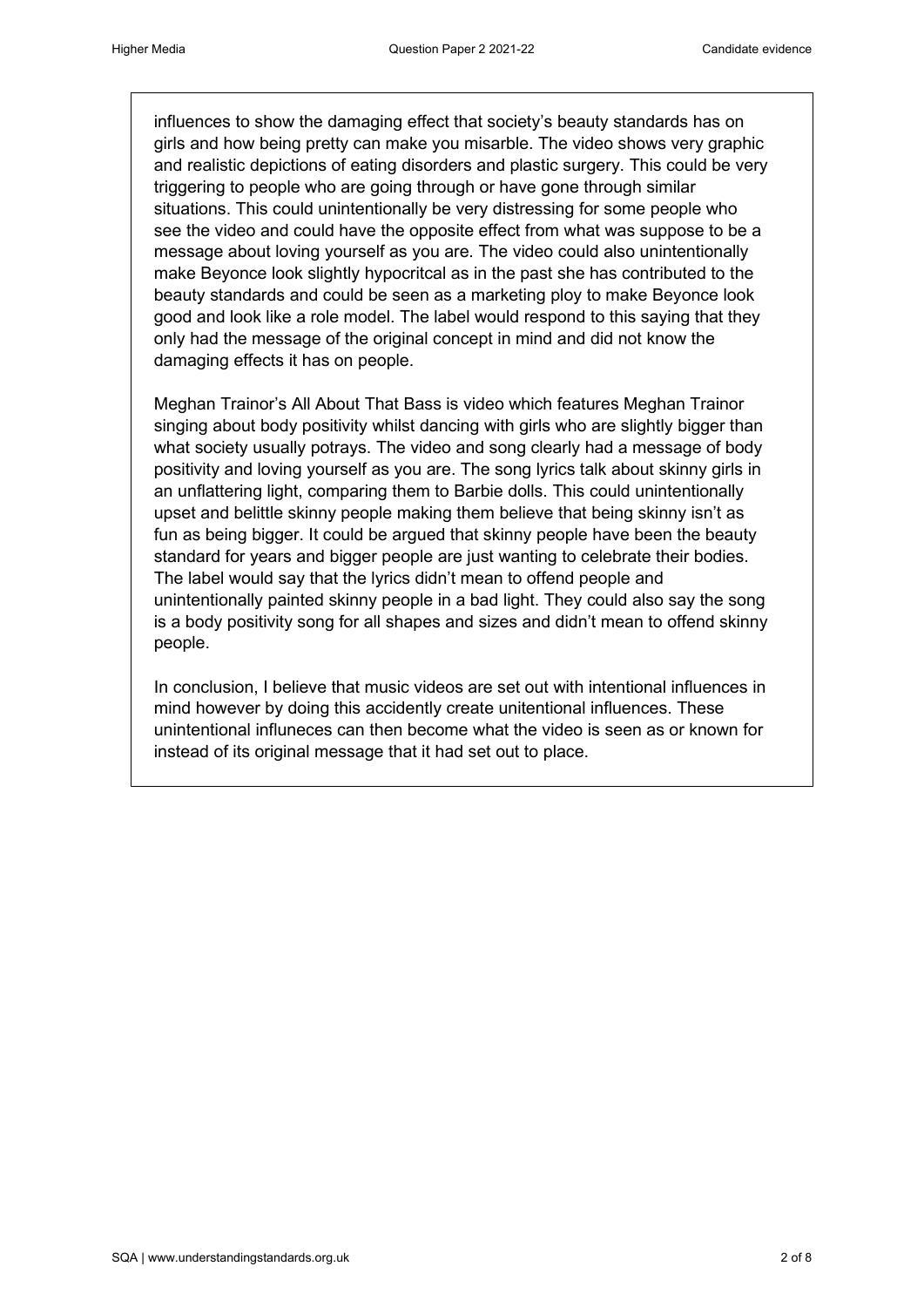## **Candidate 2 evidence**

Music videos almost always have an influence on their audience. Sometimes that influence is intentional where they might be trying to promote a message whereas sometimes that influence is unintentional and can be harmful to its audience. The music videos for baby one more time and for cheerleader are both great examples of videos which have a harmful unintentional influence ion their audience while the videos for all about that bass and pretty hurts are videos which intentionally try to refute and combat the harmful messages that some music videos project.

The video for baby one more time unintentionally influences its young and impressionable audience that young girls should aspire to fit the dominant ideology of beauty. Many young girls may struggle with their identity and will look at what other people are like to try to fit in with them. Since the media always shows women who fit the dominant ideology of beauty, this will influence the young girls to think that they should look like them. The video for baby one more time does just that. The video is set in a school, which gives a clear indication that the video is aimed at high school aged kids. Since the video shows the typical high school fantasy of just having fun and not having to study, the young audience will like the video, will therefore trust it, and will be more susceptible to its influence. The video also shows all of the girls in the video dressed in revealing clothing and wearing provocative makeup. The girls all have long hair, slim bodies and have big eyes, showing that they fit the dominant ideology of beauty. In the video, Brittney is the star and is surrounded by girls who look just like her. This will influence the audience to think that if they want to be popular like how Brittney is in the video, they must also dress in revealing clothing and should wear provocative makeup. Also, since the audience will recognize that Brittney is a successful pop star, this will further influence them to try to fit the dominant ideology of beauty. The makers of the video will argue that they did not mean to have this harmful influence on their audience, but instead that the audience wanted to see people who fit the dominant ideology of beauty since that's what makes them the most profit.

Cheerleader by OMI is another music video, which has a harmful influence on its audience. It influences women to always be supportive and caring all the time towards their partner no matter what. The stereotype that females are the caring, nurturing sex while males are the dominant providers has existed for years and is grossly unfair to both sexes. While the media is mainly trying to abolish this stereotype, some music videos such as cheerleader still encourage it. The video shows women who all look very similar. They all fit the dominant ideology of beauty as they are all tall with long legs, have perfect skin and have curves while still being slim. The fact that all the women in the video look like this may influence men to think that all women should look like this or at least that all women should try to look like this. This is harmful as it puts pressure on women to change their appearance to fit the male fantasy of what women should look like. The video also shows OMIs girlfriend constantly by his side. This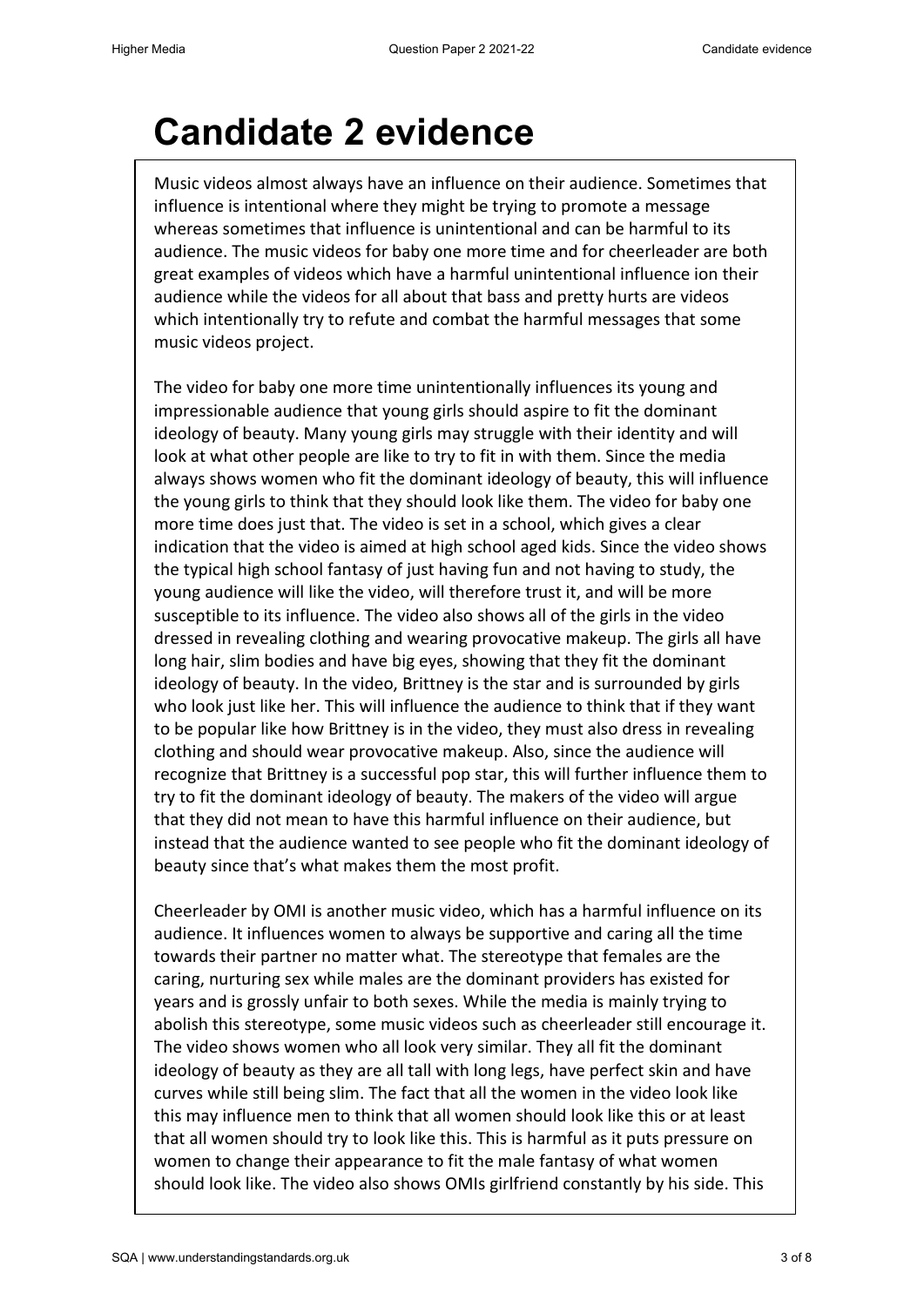in conjunction with the lyrics, which discuss how his girlfriend is always there for him, may influence the audience to think that women should priorities their partner over themselves. This will create a toxic relationship as it makes both men and women think that if the girlfriend isn't always agreeing with her partner and isn't constantly supporting her partner then she isn't a good girlfriend. This can lead to women having low self worth and self-esteem while making men narcissistic and ego driven, creating a toxic divide in the relationship. The makers of the video will argue that the influence wasn't intentional and that the video is meant to be a fantasy for men and that for this reason, it shouldn't be taken seriously or too literally.

While a lot of videos have harmful unintentional influences, some videos will intentionally influence their audience by promoting a positive message for their audience. The video for all about that bass does just this as it intentionally influences its audience to love themselves and to accept their bodies as beautiful just the way they are. Many women who don't fit the traditional dominant ideology of beauty of beauty may feel that they aren't worthy of love since all they see in the media is thin white women and hardly any representation of any other groups. While society is trying to abolish the dominant ideology of beauty, it's still very present in our society. However, videos such as all about that bass are trying extremely hard to show people that everyone is beautiful. In the video for all about that bass, we see that the vast majority of the women casted in the video are plus size women. In the media, plus size women are normally casted in roles, which are just there for comic relief and are never seen as the love interest in any form of media including music videos. The video for all about that bass does not portray plus size women in this way, instead showing them dancing and having fun. This will influence plus size women to love themselves and to not care how others view them as ultimately, their opinion on how they look is the only one which should really matter to them. The fact that the people in the video are dancing will also influence plus size women to not worry about how they look and to accept their bodies and to instead, focus on what makes them happy. The video also shows many women of colour. The media also commonly neglects to cast women of colour as the romantic interest or the main character in all forms of media, this may have lead to them growing up and seeing this lack of representation and thought that only lighter toned people are worthy of love which a gross misconception. By including a diverse cast of different skin tones in the video for all about that bass, they have influenced people of colour to love themselves and that they are absolutely worthy of love from themselves and from others.

While the video for all about that bass took and upbeat and bubbly approach to tackling the harm that other music videos have unintentionally influenced on their audience, pretty hurts takes a much more serious tone by showing the audience the dark side and the harm that comes when women aspire to fit the dominant ideology of beauty both mentally and physically. Many women go to extreme lengths to try and get the approval of society and the patriarchy that they are beautiful. Sometimes this aspiration mutates into an obsession which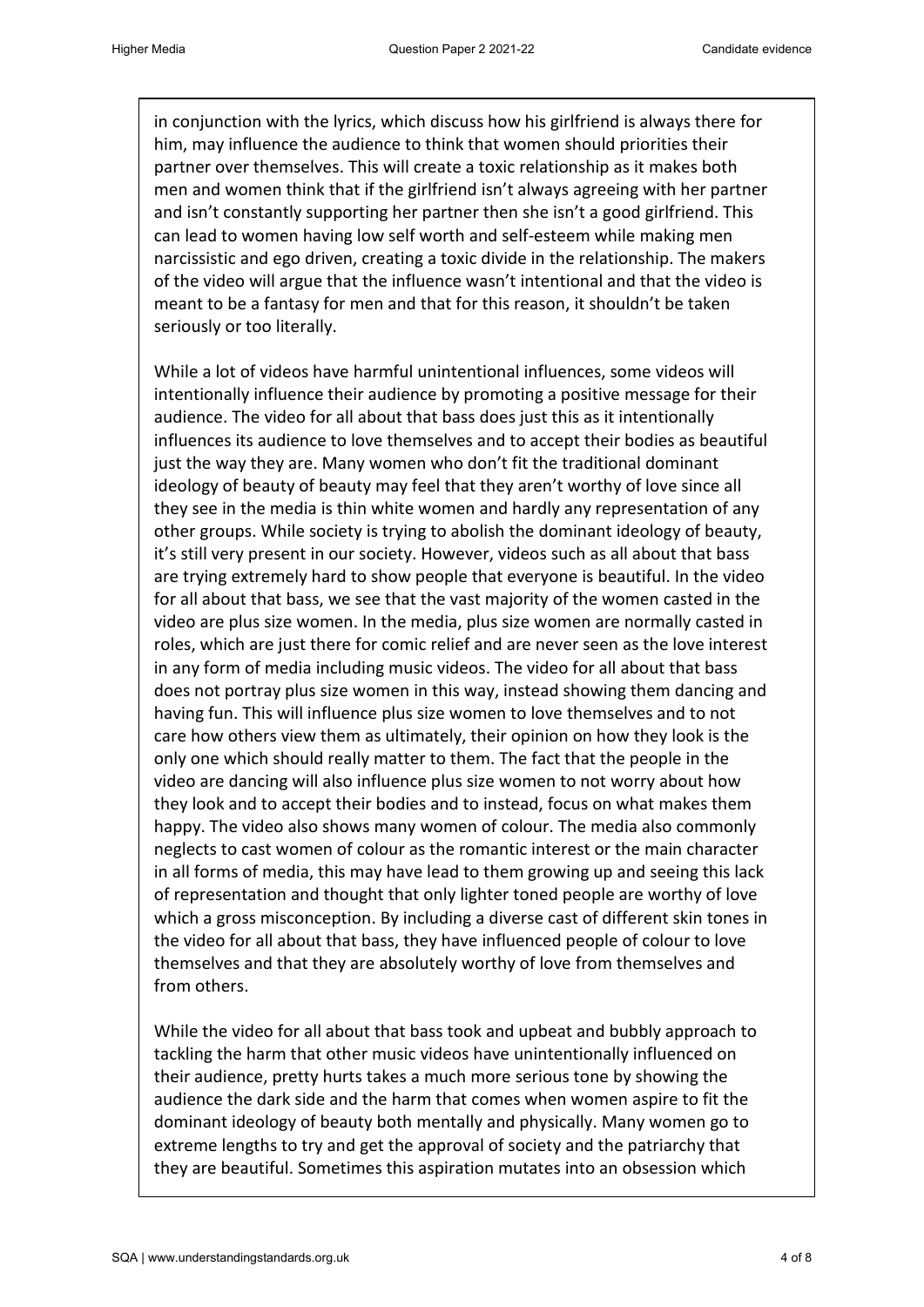cannot be stopped and which grants them no happiness or sense of achievement since society will always hold them under extreme scrutiny. In the video, we see beauty pageant models backstage eating cotton balls and then trying to forcefully make themselves throw up. This image will shock the audience, as they will understand that eating cotton balls instead of real food is extremely dangerous to our health as there is no nutrition, which will lead to the models being malnourished. This will make the audience see that aspiring to be beautiful can be really dangerous and will therefore ward them off this aspiration. We later see a model break all of the trophies that she had acquired though beauty pageants. We see her do this with such rage and when she has finished, we see her with a look of satisfaction on her face. This shows the audience that she has realized that the aspiration of trying to fit the dominant ideology of beauty gave her no sense of happiness and that instead it was just making her hate herself for not being good enough. This will make the audience think twice and will make them realise that only the only opinion which matters when it comes to her beuty is her own. The audience will have been influenced to not want to follow the dominant ideology of beauty since they have now seen that it will not bring them happiness.

In conclusion, some music videos unintentionally influence their audience, which can be harmful to the audience while some music videos can try to intentionally influence their audience and can have a positive influence on their audience. Despite this, all music videos have one goal: to generate as much profit as possible. This is because the music industry is in fact an industry at the end of the day, which means that it aims to make as much profit as possible. If consumers are contributing to the industry making profit off of harmfully influencing them, then the cycle will continue, leading to more harm than good being caused.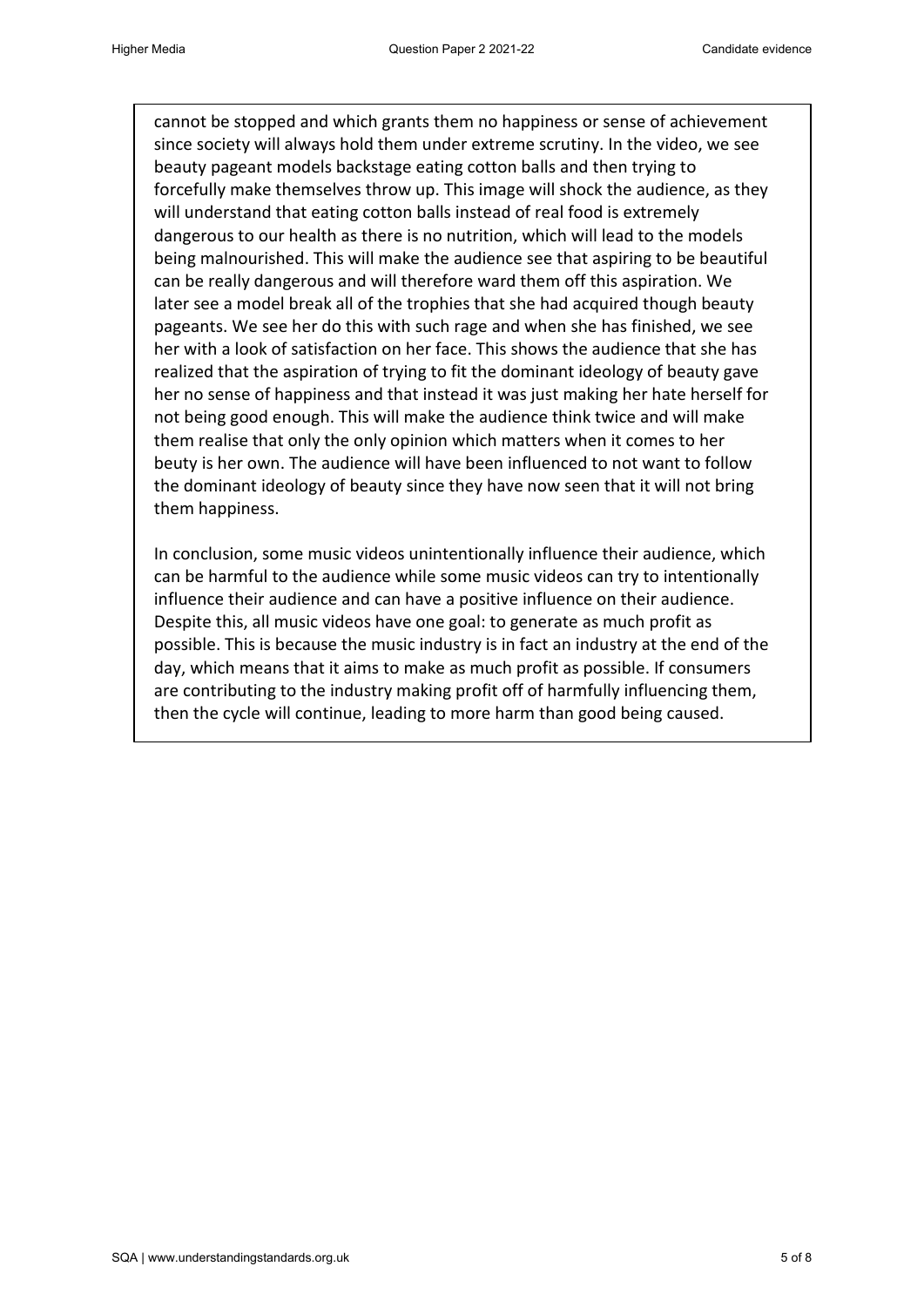## **Candidate 3 evidence**

In media content such as music videos, the directors, producers, and artists may unintentionally influence the audience's behaviour or way of thinking when they watch their video. However, it is also very likely that a lot of music videos will have tried to purposefully influence people into changing the way they view certain ideas or even using certain tactics to try and influence people to buy a song.

In OMI's cheerleader music video there is a quite clear unintentional Infleunce that may brush off on people watching it. In this music video, OMI describes his girlfriend like she is always there when he needs her which to some people may come across as OMI saying that he believes the girlfriend roll is to be like a support beam for their partners and to uphold the man's dreams and ideals. I believe OMI would argue that this simply meant that he is appreciating the fact that his partner is always there for him, but this misunderstanding could possibly influence the way boys or girls think in real life. Boys could misunderstand the lyrics and start to think that their girlfriends must be the ones supporting them or they aren't treating them right, this could lead to possible violence, verbal and physical. Girls could also misunderstand these lyrics and assume that this is their role, to be an expendable support to their male partner which can have a severe effect on a girls future relationship and their mental health. Also in the music video, OMI's girlfriend and two others are dancing in what's deemed a sexy way and are wearing more revealing, summer clothing. This seems to occur quite a lot in the music video and could be taken the wrong way according to the artist. The artist may argue that this was simply to show people having a good time but others may see it differently. Some girls may believe that this is what they have to do to become attractive to a man, that in order to gain somebody's love you have to be sexy, skinny and dress in revealing clothes. This can have a huge negative effect on girls' mental health as they may try so hard to become like these women in the video and compare themselves constantly which can put people in a really dark place.

OMI and the producers of the music video would argue that his music video is definitely not trying to push any of these stereotypes on to people, rather that he is simply trying to show people having a good time so people enjoy the song, video and then maybe because of that they will be more likely to buy the song. This would suggest OMI's intentional influence is to try and get people to buy the song. This music video is set on a beach and has scenes from day and night, they show off people having fun playing football and celebrating which can relate to a large population as football (or soccer) is the biggest sport in the world and other football fans seeing this may smile at the celebrations and gain excitement from it. This inclusion of the scene of football whilst also acting as a way of the people in the video having fun, could influence hundreds of thousands of people to enjoy the song that little bit more and because of the sheer number of fans of football I believe this was definitely a factor talked about to try and include many people. In the night scenes in this music video, we see people partying to music and dancing which could attract people who have that party lifestyle or even people who are just looking for a nice dance.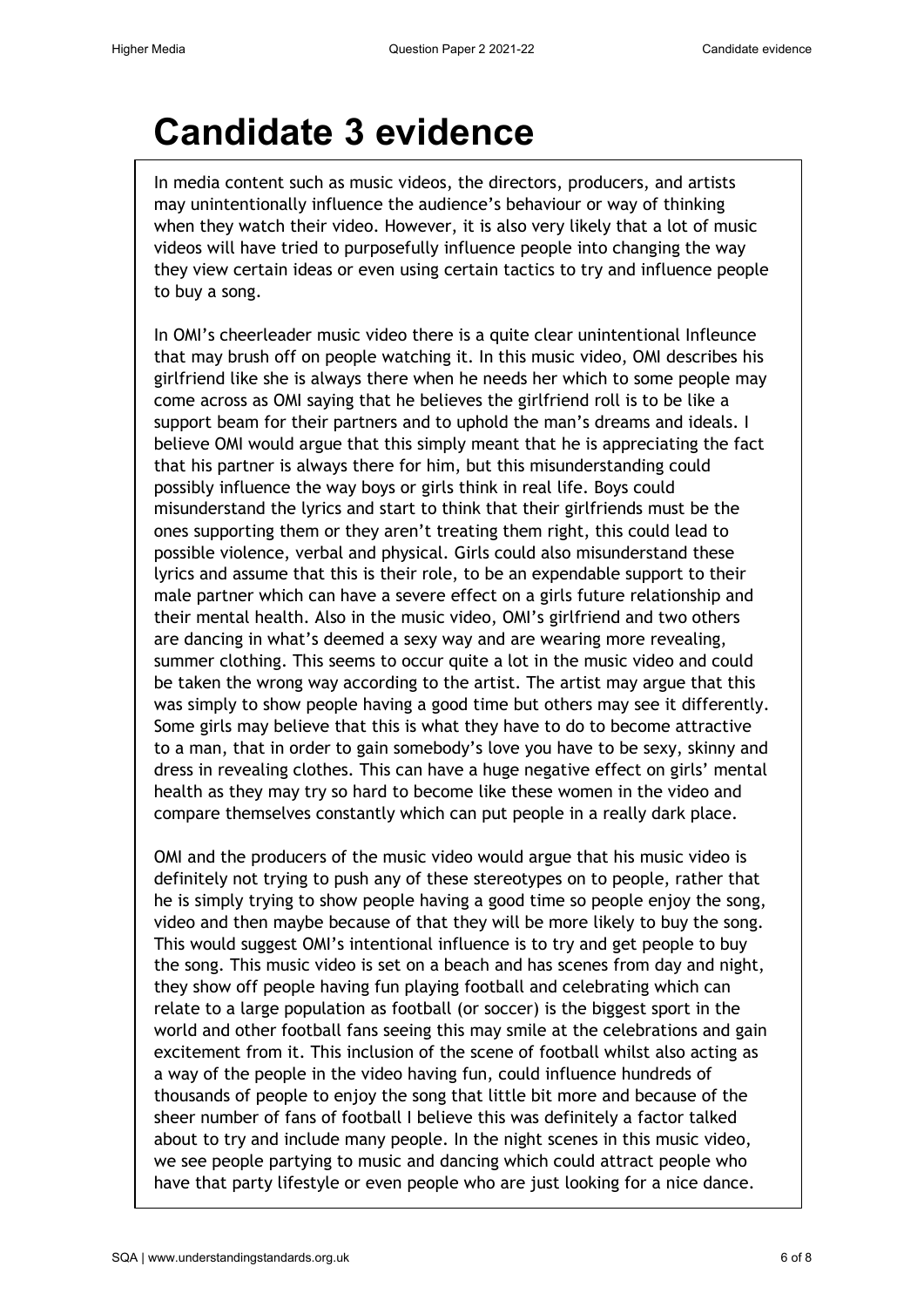These people would get up and dance to this song to join in with everyone else, and hopefully they would also buy the song so they could play it on repeat to always have that fun dance tune playing so they can have fun. All of these factors may also influence people to continue to watch the music video on YouTube, the platform it was released on, this would increase the view count of video and lead to more profit which is what the producers are looking for.

Another music video that may have an unintentional influence on viewers is Beyoncé's pretty hurts music video. This video shows a lot of scenes about they dangerous and harmful ways people use to become "pretty" by the corrupt beauty standard of the world and there are a handful of people in this world who could possibly take this the wrong way. Specifically, in this video we see woman using cotton balls to try and force themselves to be sick and also using their fingers to push the back of their throat and make them self sick that way too. Closer to the end of video we see Beyoncé going through plastic surgery as well, assumably to change parts of her body or face in order to look "prettier" by society's standard. There are some people who will see these things and then see the end result where there is somebody who wins this beauty pageant and think that in order to become beautiful and also be praised like the winner, they will have to do these harmful things to their bodies. This can lead to heavy mental health damage and a lot of physical damage too due to the strain they may be putting their body under. Also, due to Beyoncé's popularity and status in the music industry, even though Beyoncé is trying to show her hurtful past going through all of this, people will be think that to become like Beyoncé or as famous as her, that they should take all of these steps that she has in her life and they may end up at the same end game as her. However, Beyoncé would definitely say that this is nothing but unintentional of her.

Beyoncé would say that her music video does have an. Intentional influence, and that is to show people the harmful and dangerous life people are seeking by attaining to society's beauty standard. Beyoncé is trying to show people how bad it actually is when trying to become "beautiful" to this standard. Those same scenes with the cotton balls, people making themselves sick and trying their hardest to be what those judges want them to be are a way to show that this will hurt and is not what people should try and be like. As well in that plastic surgery scene, we can see that Beyoncé is looking at the knife like she is scared because it's not a nice thing to go through for a lot of people, or that it is something that should be of your choice. The fact that this is beyonce's intentional infleunce is backed up by a pause in the middle of the song where she is asked what she is ambitious about and she states that she wants to be happy and that suggests she is not happy just because she did all of these things they just hurt you for no reason. This all would hopefully infleunce the public to think the same and change the beauty standards that are in place in today's society. This would also hopefully infleunce younger girls to stop comparing themselves to people who are pretty by the standard of society and instead try and be themselves, this would hopefully have a positive effect on girls mental health and it would but unfortunately there is still much to be done. Through the the music video there are also moments where beyonce is looked down upon and it shows her frustration and sadness as she is on this